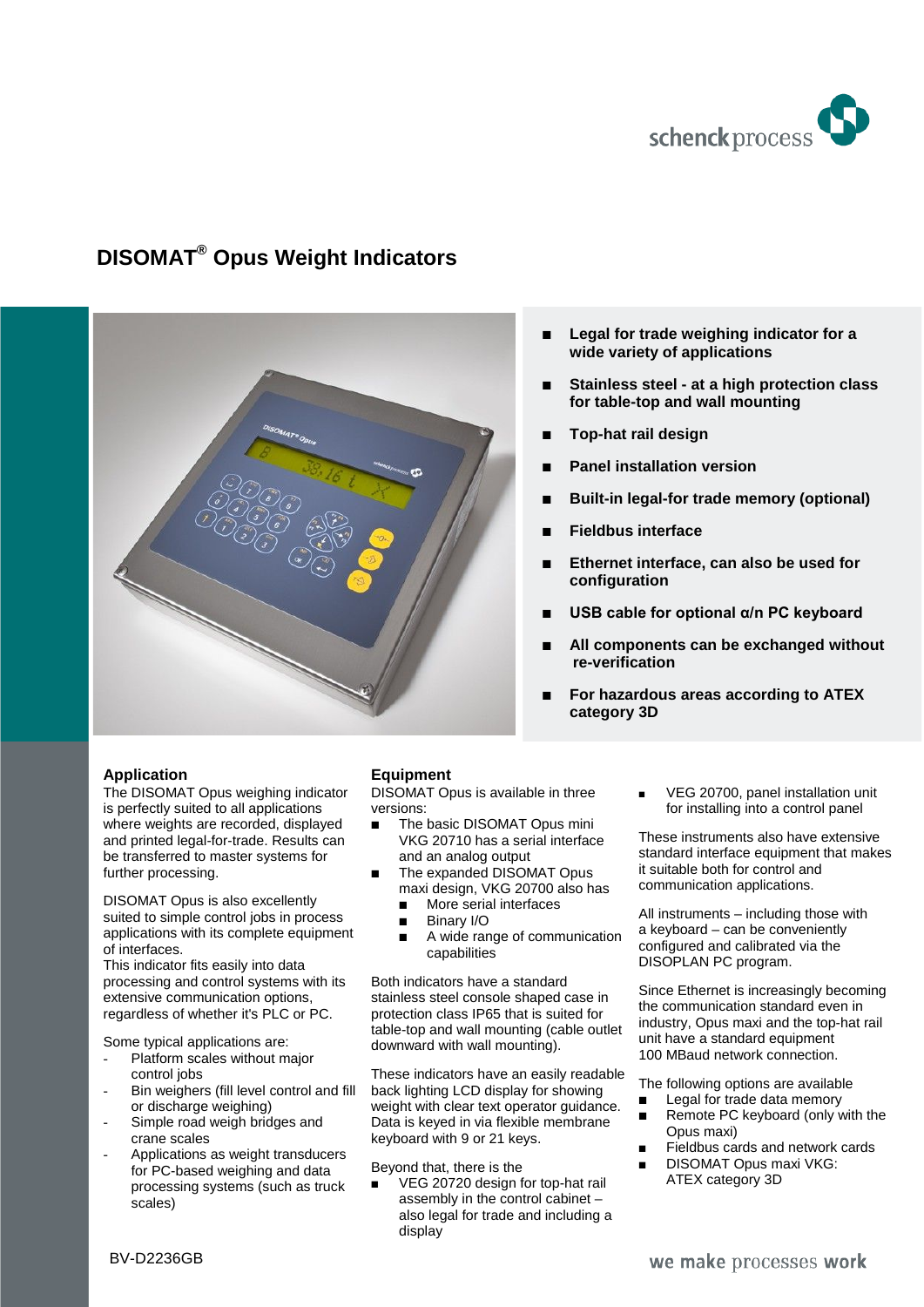#### **Communication**

With as many as three serial interfaces, DISOMAT Opus is excellently equipped for exchanging data with its environment. For example,

- **Printer**
- Large display
- Data processing

can be connected at the same time. Two of the interfaces are designed as RS232. The third (RS485-2/4-wire) is especially suited to communication on the bus and at greater distances.

The Ethernet connector (10/100 MBaud) is operated in the control systems via the Modbus-TCP protocol. Optionally, protocol EtherNet/IP is available as well. Another alternative is calling up HTML pages stored in the instrument via a standard web browser. The instrument can also be configured via the Ethernet connector.

Beyond this fieldbus systems and networks can be connected via optional communication modules.

#### **Parallel signal interchange**

For control jobs, DISOMAT Opus has the following parallel inputs and outputs (except Opus mini):

- 4 optocoupler inputs 24 V
- 4 relay outputs, suited for 230 VAC to switch a traffic light

Beyond this, all instruments (**including the mini**) have a 12 Bit analog output that can transfer weight or material flow to a PLC or display.

#### **Operation and Settings**

Standard DISOMAT operation is in German and English. All operator guidance is carried out and data is entered in clear text.

You can easily load other operating languages into the instrument via the PC-assisted DISOPLAN configuration program (WINDOWS program) (Italian, French, Dutch, Polish, Slovakian, Slovenian, Spanish, Czech, Hungarian and Russian are presently available. Other languages are available at request).

DISOPLAN also allows:

- setting all instrument parameters
- calibrating the instrument
- conveniently configuring the print pattern
- read-out and display of weight signals
- reading out the complete instrument configuration (backup)
- restoring stored data into a DISOMAT. This means a substitute can be prepared at short notice

All parameter and calibration data are stored power failure safe in the instrument. The real-time clock runs at least 7 days without a power supply.

#### **Functions**

Beyond the basic scale functions such as

- Acquire and clear tare
- Set to zero
- Print

DISOMAT Opus can also carry out a Series of other functionalities.



To use them, one of the 'function variants' in the instrument is activated. This puts DISOMAT into a configuration for specific applications that both allocates the essential actions to the six function keys and assigns the inputs and outputs of the instrument to the matching signals.

The following function variants can be activated:

- Cargo scale (weighing/ printing/balancing)
- Filling scale (single component butching)
- Discharge scale (single component butching)
- Crane Scale
- Road Weighbridge

#### **Print-out**

Variable print pattern formatting allows you to freely lay out your weighing report. You can e. g. print out the following along with the weight data:

- the date and time
- Serial no.
- Balance totals
- the number of balanced weighings
- 5 strings with as many as 25 digits
- 3 stored texts with 26 characters each

You can conveniently format the print-out in the DISOPLAN program. The user arranges all of the printing elements the way they should appear on the print-out later. You no longer have to spend a lot of time keying in control sequences and the like.

#### **Legal-for trade memory**

The optional built-in legal-for-trade memory releases the user from the necessity of creating and archiving legal for trade vouchers on paper.

#### **Equipment**

In spite of its low price, DISOMAT Opus has enormous processing performance. The 32 Bit ARM controller also has sufficient power reserves for fast weighing processes, simultaneous operation of various interfaces and also for future applications.

#### **Our dongle strategy**

Our proven strategy of the intelligent load cell connector (dongle) is also used in DISOMAT Opus: all of the scale's relevant setting and calibration data are stored in the dongle. Since all of our instruments are calibrated at the factory for identical sensitivity, you can interchange the electronic equipment at any time if there is a defect. After attaching the dongle, the scale is correctly configured **and calibrated again**. This means that even legal for trade scales do not have to be recalibrated or reverified.

#### **Pattern approval**

DISOMAT Opus is approved for nonautomatic scales (throughout the European Union), with a maximum of 6,000 digits or as a multi-range/ multi-interval scale with as many as 3 x 4,000 digits. Together with the maximum resolution of 0.6  $\mu$ V / increment, this instrument is well equipped for demanding jobs such as with a high preload.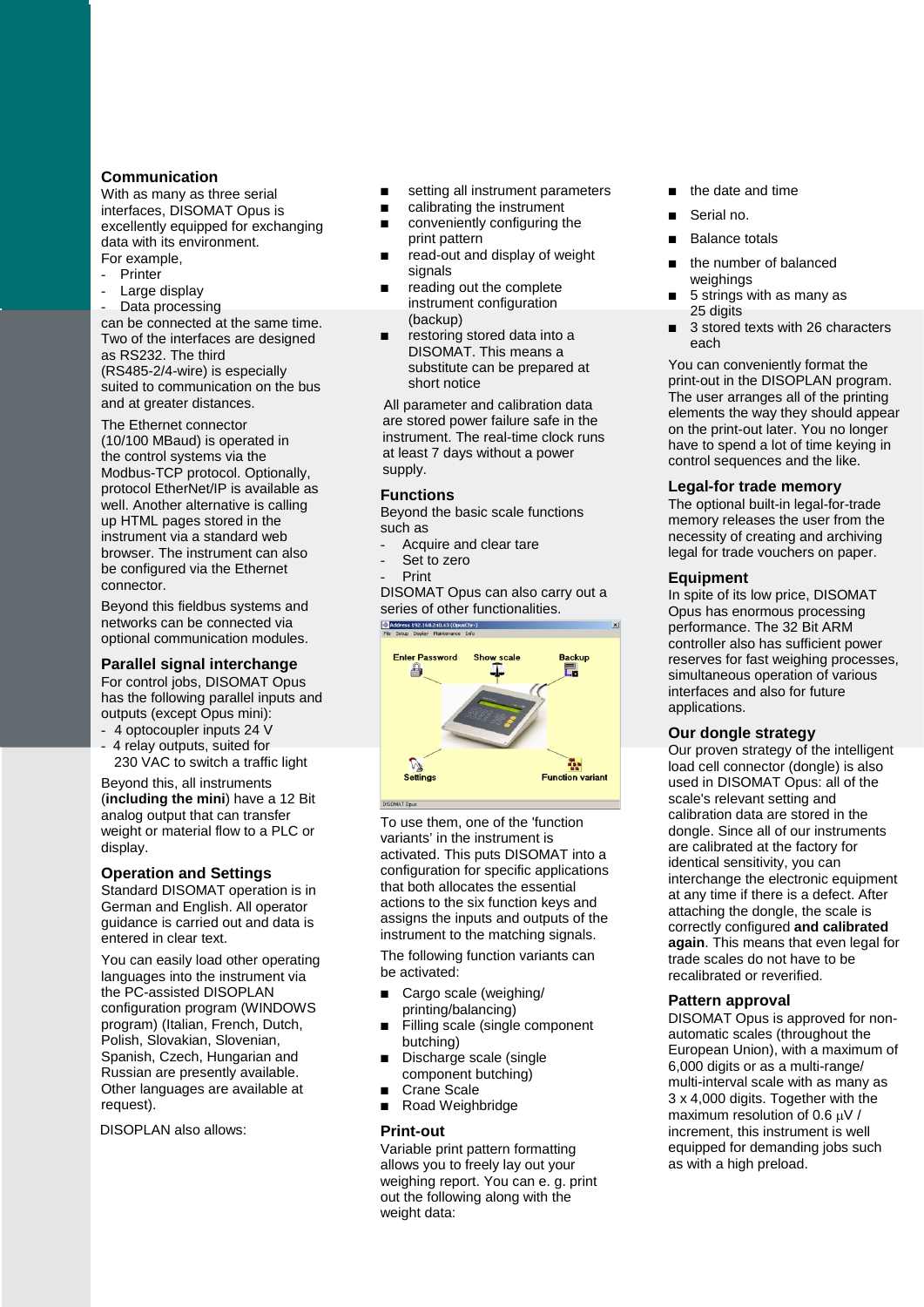## **The dimensioned drawing of DISOMAT Opus VKG mini/maxi**

## **Tabletop mounting Tabletop mounting**







# **The dimensioned drawing of DISOMAT Opus VEG 20720**